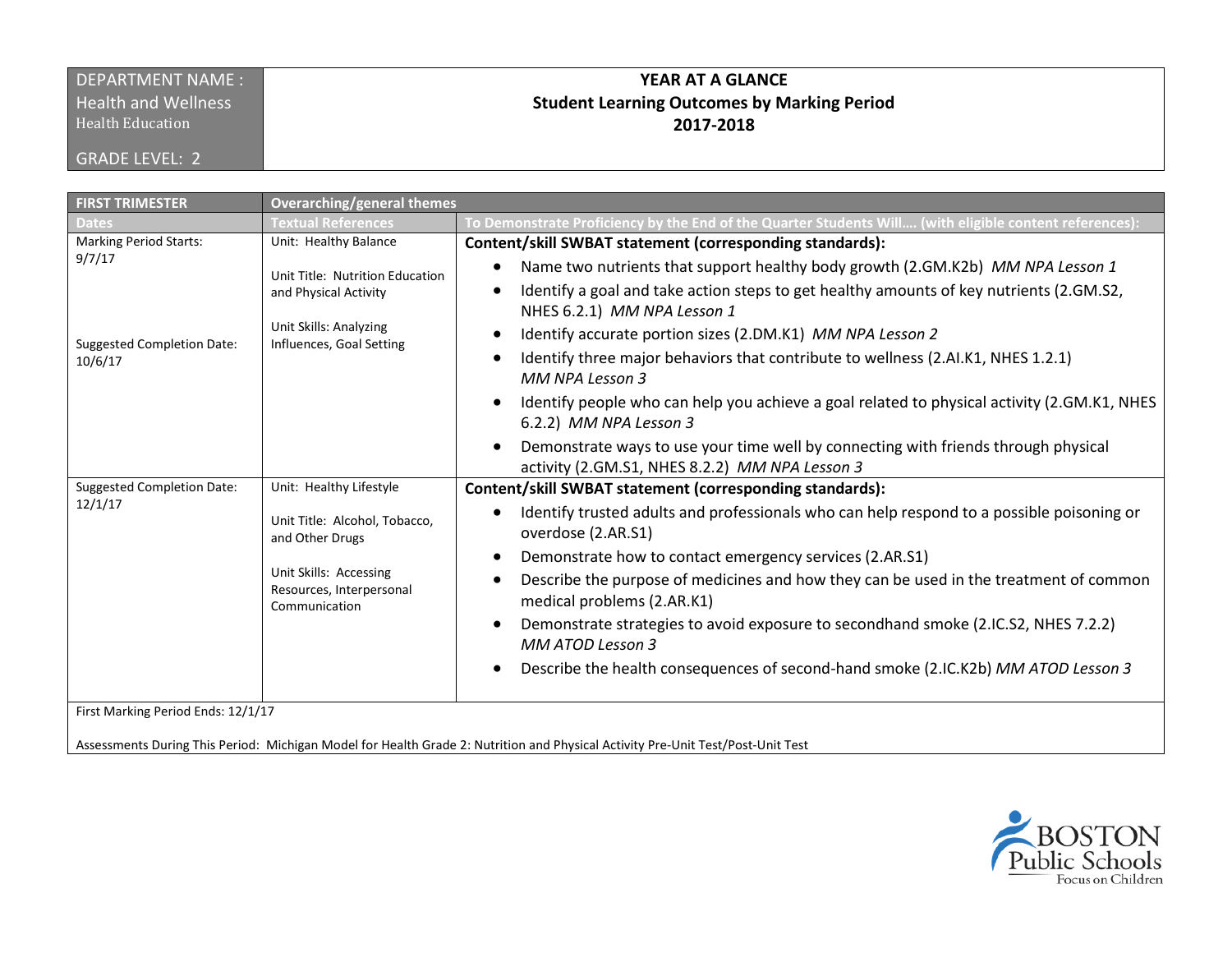| <b>DEPARTMENT NAME:</b>    | <b>YEAR AT A GLANCE</b>                            |
|----------------------------|----------------------------------------------------|
| <b>Health and Wellness</b> | <b>Student Learning Outcomes by Marking Period</b> |
| <b>Health Education</b>    | 2017-2018                                          |
| <b>GRADE LEVEL: 2</b>      |                                                    |

| <b>SECOND TRIMESTER</b>                                                                                                                       | Overarching/general themes                                                       |                                                                                                                                                                                   |
|-----------------------------------------------------------------------------------------------------------------------------------------------|----------------------------------------------------------------------------------|-----------------------------------------------------------------------------------------------------------------------------------------------------------------------------------|
| <b>Dates</b>                                                                                                                                  | Textual References                                                               | To Demonstrate Proficiency by the End of the Quarter Students Will (with eligible content references):                                                                            |
| <b>Marking Period Starts:</b>                                                                                                                 | Unit: Healthy Body/Safe Body                                                     | Content/skill SWBAT statement (corresponding standards):                                                                                                                          |
| 12/4/17<br><b>Suggested Completion Date:</b><br>3/16/18                                                                                       | Unit Title: Personal Safety                                                      | Identify personal safety practices for common activities with wheels, such as biking,<br>skateboarding, or riding a scooter (2.HA.K2, NHES 5.2.1) MM S Lesson 1                   |
|                                                                                                                                               | Unit Skills: Interpersonal<br>Communication, Decision<br>Making, Health Advocacy | Identify safety procedures when in or near water (2.HA.K2, NHES 5.2.1) MM S Lesson 2<br>Describe ways to stay safe when using the internet (2.HA.K2, NHES 5.2.1)<br>MM S Lesson 3 |
|                                                                                                                                               |                                                                                  | Identify signs that an adult might be treating you in a threatening or dangerous way<br>$(2.IC.K1)$ MM Lesson 4                                                                   |
|                                                                                                                                               |                                                                                  | Demonstrate ways to respond when an adult puts you in an unwanted, threatening, or<br>dangerous situation (2.IC.S1, NHES 4.2.3) MM S Lesson 4,5                                   |
|                                                                                                                                               |                                                                                  | Describe the basics of gun safety and weapon safety (2.DM.K1a)                                                                                                                    |
|                                                                                                                                               |                                                                                  | Encourage peers to make choices that support their personal safety (2.HA.S2, NHES 8.2.2)                                                                                          |
| Second Marking Period Ends: 3/16/18<br>Assessments During This Period: Michigan Model for Health Grade 2: Safety Pre-Unit Test/Post-Unit Test |                                                                                  |                                                                                                                                                                                   |